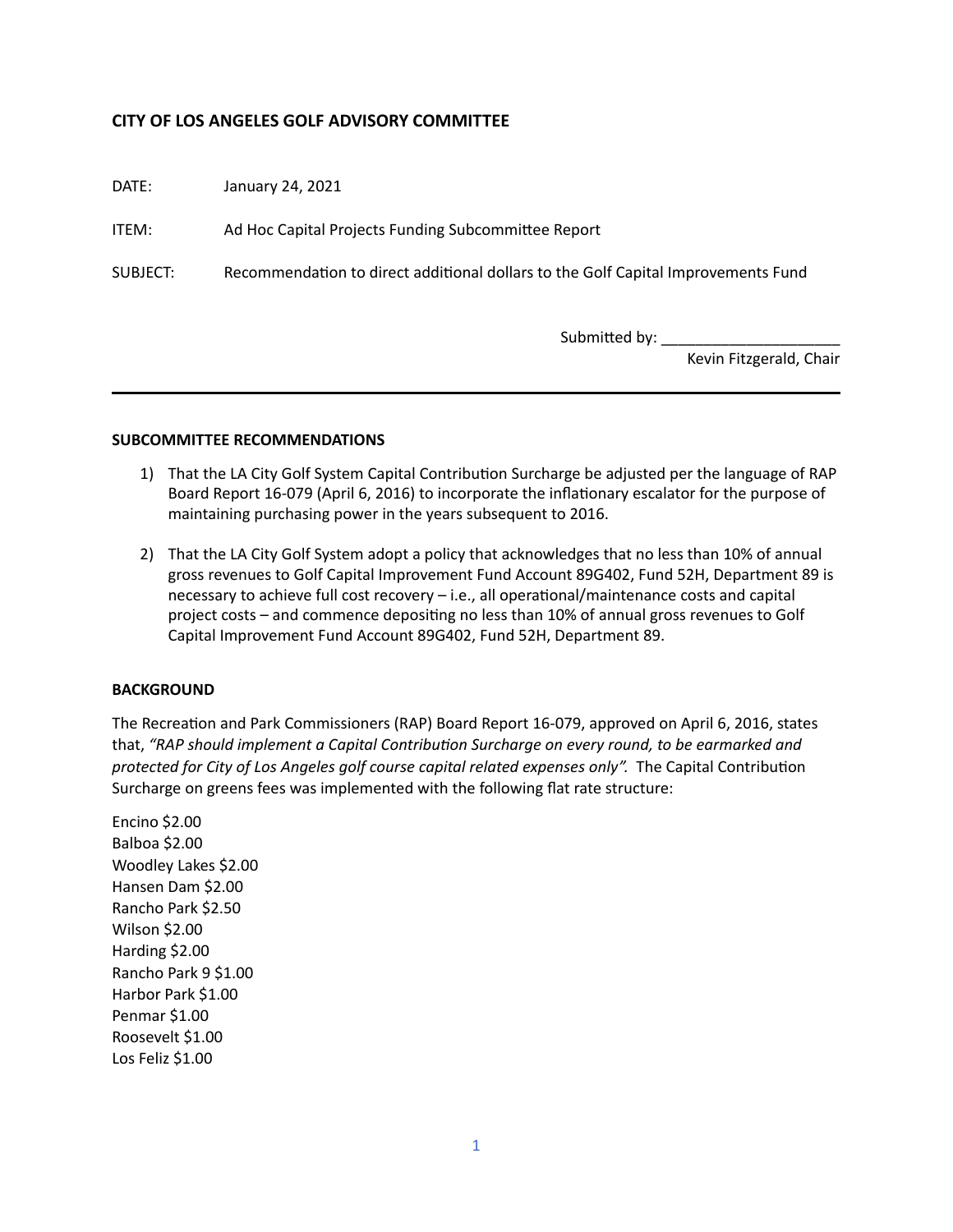RAP Board Report 16-079 also states that the Capital Contribution Surcharge per round is, "to be *increased annually at the pace of inflation."* The Board Report estimates the annual rate of inflation to be approximately 1.8%. The Department has not increased the flat rate surcharge on greens fees since its 2016 inception, although the Consumer Price Index CPI has continued to increase at an annual rate of 2.5% since April 2016 according to the Bureau of Labor Statistics. While the golf system's greens fees have remained at or below the ceiling price approved by the 2016 RAP Board Report, greens fees have continued to increase and approach the ceiling. The percentage of total system revenue being set aside for capital improvement projects has remained constant with the same flat rate surcharge on greens fees. Consequently, the dollars being reinvested into capital improvements have actually declined when compared with 2016 figures as a percentage of overall system revenue.

The Capital Contribution Surcharge per greens fee collects approximately \$1.5 million/year for the Golf Capital Improvement Fund, and the money collected via the surcharge accounts for the extent of all dollars used for capital improvement projects with few exceptions. The dollar sum for the golf system is approximately 4-5% of total golf revenue - a figure that lags well behind the total percentage of revenue reinvested by other major municipal golf systems in Southern California.

## **EVALUATION OF SOUTHERN CALIFORNIA MUNICIPAL GOLF SYSTEMS' CAPITAL INVESTMENT MODELS**

Southern California's major municipal golf systems operate using a variety of models. Regardless of the operational structure (i.e., publicly run, leasehold/contract, management agreement), municipal golf systems tend to be held to a standard of **full cost recovery** in Southern California. In other words, the revenue generated through greens and other user fees are meant to recover the municipality's cost for providing the recreational offering and to secure adequate funding for capital reinvestment. The model (cost recovery plus capital reinvestment) is a standard unique to public golf systems within the context of all other recreational offerings which primarily operate on varying degrees of subsidy.

Prior to 2010, golf was its own Division within the **City of Los Angeles' Recreation and Parks Department**, but it was not a Revolving/Enterprise/Special Fund. Golf was an appropriated activity through the city's budget process, and for many years there was a set aside of approximately 18% of greens fees into a fund for capital projects. In 2010, the golf system became an enterprise/special fund. At the time, the shift to an enterprise fund was directly related to the survival of the golf system, as there were those who believed that the Department's golf program was being subsidized. The creation of the revolving fund demonstrated otherwise; that is, the program proved operationally self-sustaining with net revenues available for deposit into capital reserve accounts.

One of the great strengths of the LA City system is that facilities like Penmar GC and Roosevelt GC get the attention and funds they need; without that equity built into the model, the developmental and 9-hole facilities would have ended up with far fewer dollars for capital improvements. The weakness of the LA City Golf System is that the total dollar amount which gets reinvested for capital improvements on an annual basis falls well short of need. The LA City system does not have access to public dollars as some of the other systems do, except in rare instances, e.g., Roosevelt GC irrigation project, which was largely funded by the LA Department of Water & Power.

**LA County** has a capital improvement trust fund which is used for reinvestment into its golf system's infrastructure. The majority of LA County's golf facilities are managed by private multi-course operators through leasehold agreements. Within each lease agreement, 10% of greens and tournament fees go into the trust fund. The County acts as the trustee, and the primary beneficiaries of the trust are the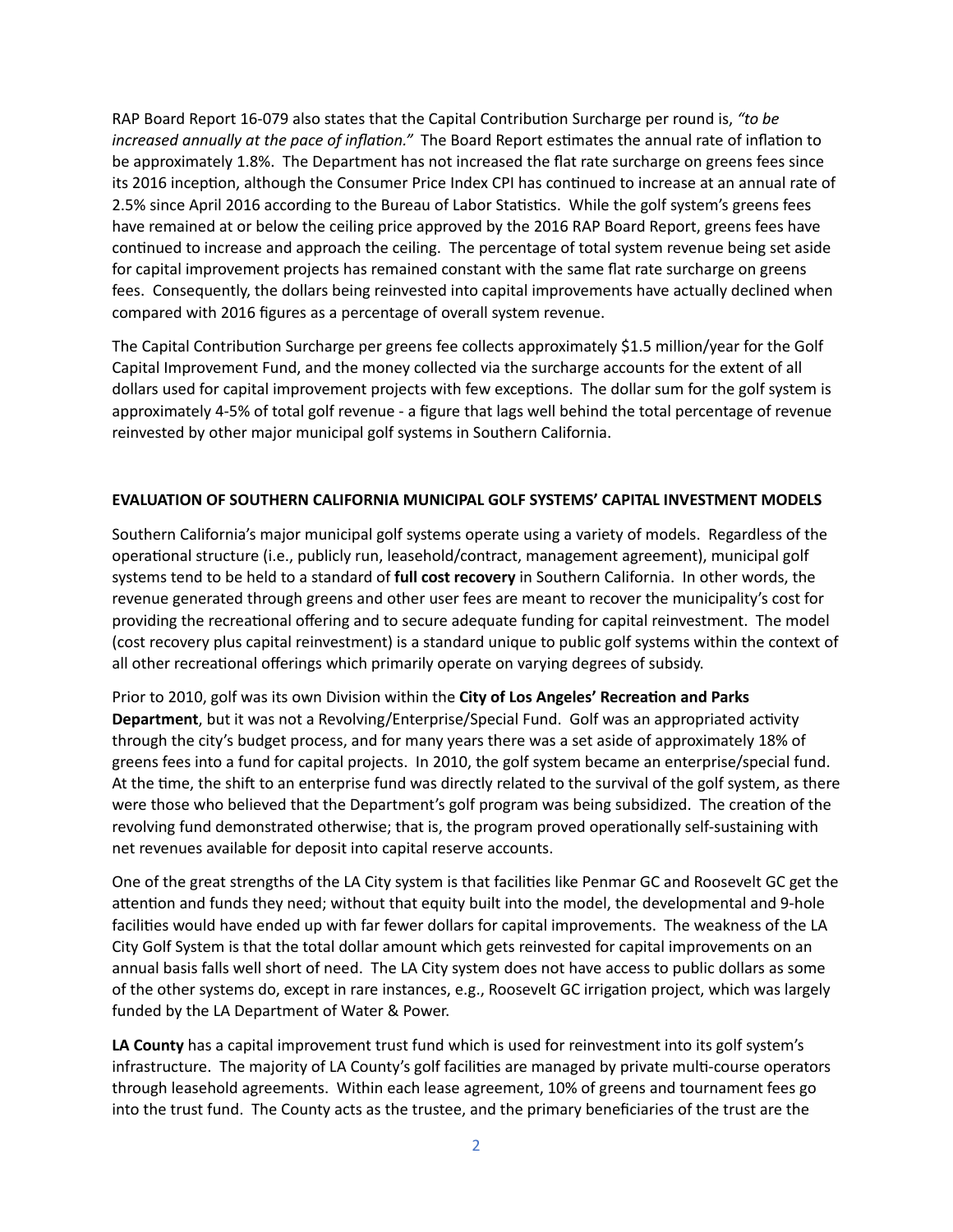public. This provides certain legal protections to the trust fund which are almost unbreakable. The County discovered that a mere 10% of the gross fees falls short of the figure necessary to sustain the golf system's infrastructure, so an additional golf course improvement fund was created for which \$1.50 is collected from each greens fee. The second fund is accounted for separately, but the dollars are deposited into the capital improvement trust fund. Each capital improvement trust fund runs with the individual golf property which has been a problem for the LA County system. It's easy for the courses that generate large revenues to build sufficient funds, while the developmental facilities struggle to generate enough dollars to meet basic needs.

As several golf facility leaseholds expire in the coming year, the County is trying to solve the trust fund imbalance by bundling several lease agreements together in the form of one lease for several golf facilities. As a result of the bundle, the capital improvement funds will be pooled to fund projects. LA County facilities have additional access to public funds on occasion to help meet golf facility needs. This allocation is not recurring as it varies based on the supervisorial district and supervisorial support for the system, but in some instances millions of dollars have been provided for projects.

The City of Long Beach is a contract operational system, but it does not have a trust fund for capital improvements. Instead, it sets 10% of revenue aside for capital improvements, and while that money is not secured in the form of a trust fund, it is integral to the lease agreements between the long-term lessee and the municipal owner of the property. The lessee assumes the risk at each facility for the term of the lease and has brought millions of dollars to the table for initial improvements at the start of the term. Both parties, the landlord and the tenant, have a vested interest in seeing to it that 10% of every dollar of the greens fees continues to be reinvested in the golf properties. The tenant essentially has a cause of action if the City of Long Beach were to use the capital improvement dollars for other uses. There is also an additional 1% set aside for the city's successful junior golf program, and the city has used bonds and other mechanisms to help fund major projects in addition to the 10% set aside.

The **City of Buenaventura** Golf System is an enterprise fund, but it follows a management agreement model with a private management company, which lowers operating costs to the city. All revenues stay within the golf system. There is no contribution to the city from golf that feeds into the general fund. As is the case in the City of Los Angeles, Ventura at one time tied in other city expenses with the golf expenditures. At one time, the Ventura County Star newspaper noticed that courses were losing money, but city hall knew that the courses were not actually operating at a loss. Money was simply being used to pay for non-golf expenditures. Subsequently, Ventura hired consultants to identify golf's real expenses, and the final report found that if the city were to close the golf courses it would actually lose money. Properly accounted, Ventura's golf courses provide revenues over and above operational cost recovery plus bonded indebtedness obligations.

The **City of San Diego** system is an enterprise fund and publicly run. San Diego uses a unique model for funding capital projects throughout the golf system. The non-resident greens fee rate, which accounts for 30% of the play at Torrey Pines, is multiple times the resident rate. The revenue generated from the players paying the non-resident rate gets used to fund the needed capital projects at all of the city's golf properties.

### **CONCLUSION**

The Ad Hoc Capital Projects Funding Subcommittee finds that the dollar sum collected solely from the Capital Contribution Surcharge on greens fees is insufficient to meet the LA City Golf System's long-term